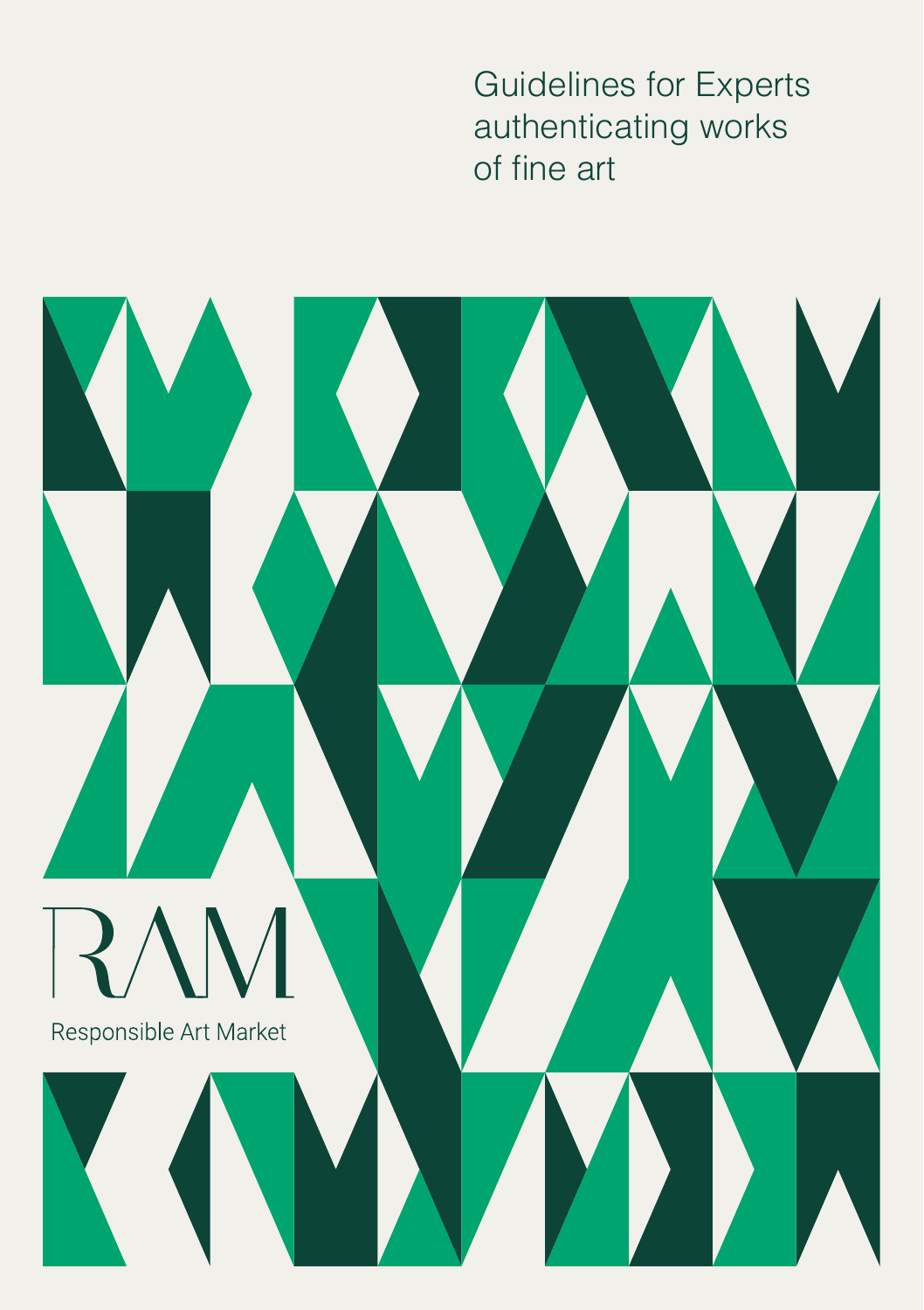# Preamble: Main purpose and scope of the guidelines

These guidelines have been drafted with the expertise of fine art in mind, but they may be useful for other kinds of collectibles. Please note that these guidelines suggest best practice. These guidelines do not suggest a "one-size-fits-all" solution. The verifications and quidelines that are relevant may vary on a case-by-case basis.

These guidelines have no legal effect and do not constitute legal advice. Experts are responsible for complying with legal obligations in the jurisdiction(s) in which they operate and must obtain their own legal advice in this respect.

Finally, these guidelines do not consider employment or insurance concerns for the professional activity of experts, nor deal with data protection rules that may apply.

# Who should follow these guidelines?

The Guidelines are intended for any person who is asked to provide an analysis or expertise on a work of fine art (the "**Expert**"), including but not limited to: independent Experts, living artists, artists' heirs, committees, foundations and authentication boards. In this context, Experts may be required to establish whether a work is by a specific artist (or not), or identifying the artist of a work.

Other persons involved in the art market (including, but not limited to dealers, auction houses, collectors, and art businesses providing ancillary services) may choose to adopt all or some of these guidelines as a matter of best practice.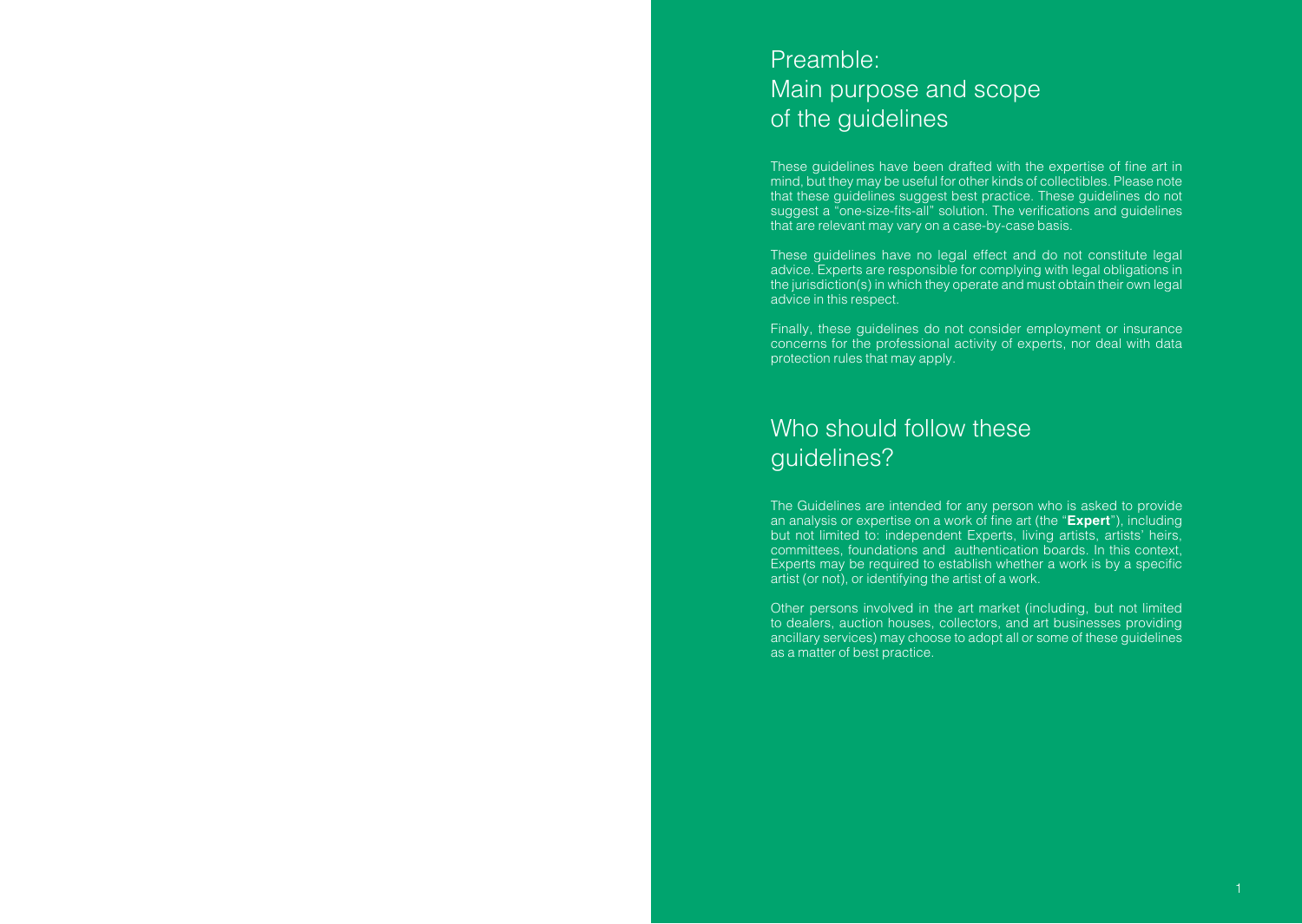# 1. Qualifications of the Expert

Every Expert should self-assess their qualifications and be able to establish proof of such qualifications (including, but not limited to, publications, academic degrees, professional experience etc.) relevant to the assignments they accept. The Expert should have a thorough understanding of the possibilities and limitations of their analysis and be able to determine whether it is sufficient in the given case. If a technical examination is deemed necessary, the Expert should collaborate with professionals from the field of conservation /restoration and cultural heritage analysis experienced in authentication work.

Upon receiving an authentication request, the Expert should conduct a self-assessment in order to determine whether there is any conflict of interest arising from this request (see also Section 3).

The Expert should not accept any assignments that do not fall within their competence.

### 2. Communication and preparation of the expertise assignment

Transparency is the basis of accurate expertise.

Before accepting a request for authentication, the Expert should:

- Be informed who the beneficial owner of the work is (the "Owner");
- Also prior to accepting an authentication request, the Expert should clearly establish who their counterparty is: it may be the Owner or an intermediary (e.g. art advisory and/or brokers) acting for the Owner (together the "Client");
- Before accepting the authentication request, the Expert should unequivocally inform the Client about any conflict of interest (see also Section 3), their field of Expertise and the implications of any applicable limits of their expertise.

The Expert should clearly inform the Client about the scope of their work, including the analysis and research they undertake and what they have intentionally not conducted. The Expert should also communicate about the limits of their analysis and what outcomes may be expected from it (e.g. if they will deliver a certificate of authenticity or an Expert opinion).

The Expert should clearly communicate the price of their services and any extra costs to the Client, and have them approved by the latter, in advance of starting the authentication work. If the work must be transported for authentication, the Client should be responsible for insurance, transport and customs formalities for the work and the Expert should inform the Client accordingly.

The Expert should notify the Client about any problem in the work's provenance (e.g. a gap in the provenance, or that the work was looted during war, etc.. See also the RAM Toolkit).

Should the Expert have any doubts about the authenticity or concerns regarding the results of their analysis, they should then communicate these doubts or concerns to the Client.

If applicable, the Expert should clearly inform the Client about the Expert's right to make public the results of their examinations and research prior to publishing such results, and that the Owner's name will be withheld unless express permission is granted to publish the Owner's name.

### 3. Conflicts of interest

In general, Experts should reveal any conflicts of interest including financial interest in the artist's market.

In a transaction, Experts who delivered a certificate or an opinion should not be involved as an intermediary.

An Expert who is an employee of a public museum or institution should verify whether they are allowed to provide opinions.

### 4. Analysis

### 4.1 How to conduct the analysis

The Expert should request from the Client all available documentation on the work including, but not limited to, copies of the gathered evidence (e.g. invoices, references to a mention in a catalogue raisonné, an exhibition catalogue or any other authoritative literature, photographs, archival material, etc.). The Expert should double-check the veracity of the stated facts and/or authenticity of the provided documents. If possible,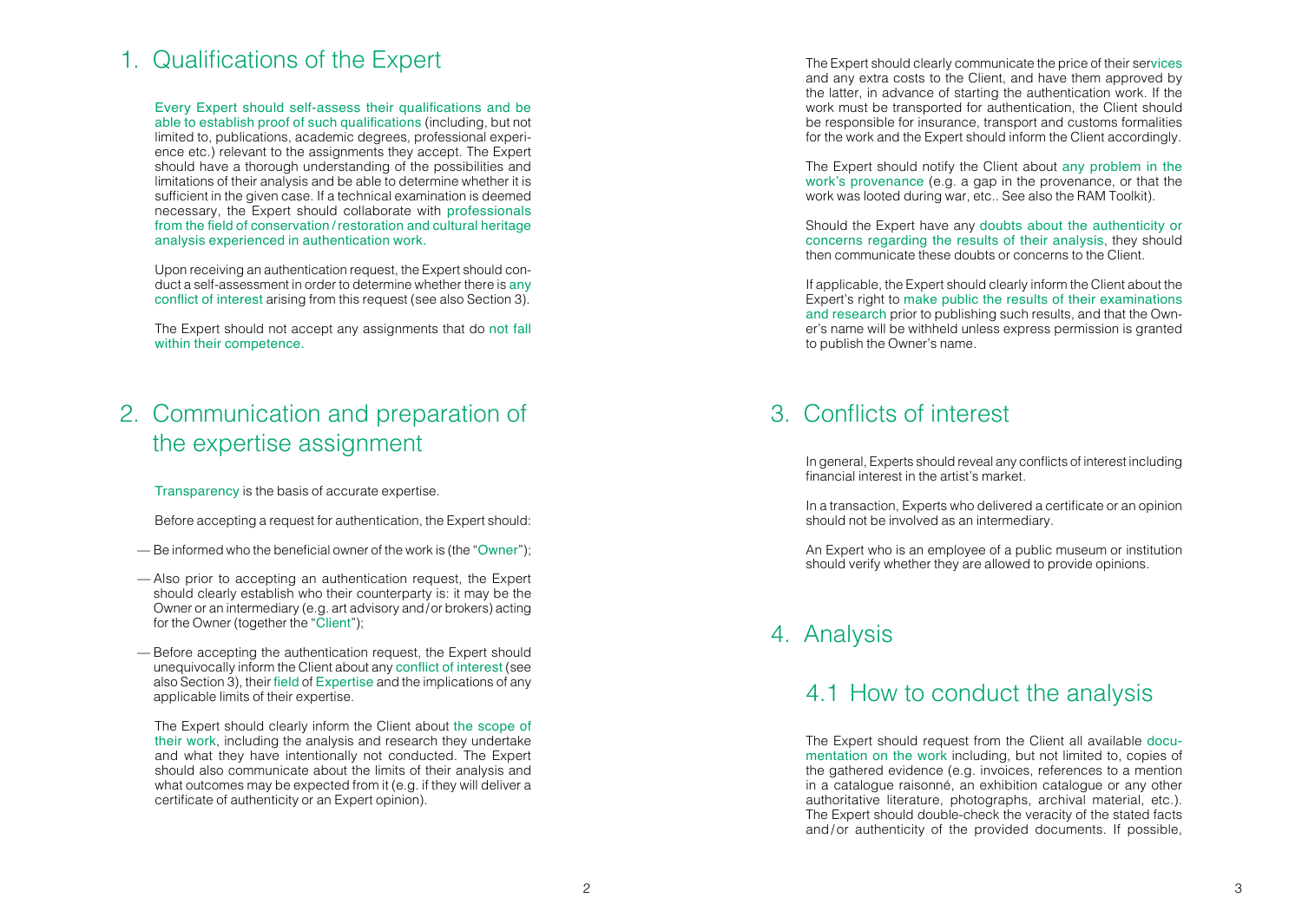a recent condition report should be included with the documen tation relating to the work. Experts should also request from the Client high resolution photographs of the work (front and back of the work with inscriptions if applicable, close-ups of details and signature) so that they may conduct a first examination and internal research. Often, non-authentic works can be detected based on photographic evidence alone.

The Expert should base their assessment of the work on a thorough understanding of its condition, and more specifically the degree to which it may have been altered by damage, natural ageing and restoration treatment(s).

In order to confirm a work's authenticity, the Expert should examine the work in person.

The work should be unframed, with the verso available for inspection.

For works that were created posthumously, Experts must verify that the artist had not given any instructions to the contrary (e.g. in their will).

Upon the deposit of a work for personal inspection by the Expert, the Expert should prepare a deposit form or contract to be handed over to, and signed by, the Client and attach a copy of the Client's proof of identity. If applicable, proof of the customs status of the work and its insurance coverage may be attached to, or mentioned on, the deposit form.

The shape and scale of the technical examination, but also the types of imaging and analytical techniques applied, and the order in which they are applied, differ for almost every single examination. Determining factors are, first of all, the particular reasons for doubting the work's authenticity, as those reasons dictate the questions asked of the technical examination. Other factors that will guide the investigation are the material nature of the work to be examined, the analytical infrastructure available for examination, the individual background of the technical experts involved, the analytical strategy they will develop, but also other factors not specifically mentioned here. It is important to stress that Experts in the field of technical examination distinguish them selves by their flexibility in approach, not by their adherence to any type of standard procedure.

### 4.2.Analysis steps

Connoisseurship, art historical research and technical or scientific analysis are the three angles authentication problems may be tackled from. They complement each other.

### 4.2.1. Connoisseurship / Comparative analysis

- Connoisseurship or judgment by eye is the "sensitivity of visual perception, historical training, technical awareness, and empirical experience needed by the Expert to attribute the [work]". 1 The visual examination of the work enables the Expert to "determine whether it looks and 'feels' like a work by the artist, by focusing on composition, subject matter, brushstroke, colour palette, surface and overall technical skill". 2
- The authentication process typically begins with a comparative analysis of a given work of art against works that have already been positively attributed to the artist in question. A typical com parative analysis may include the following steps:

#### *Analysis of the style and iconographic analysis*

- The Expert will generally assess whether the form and style of the work, for example the brushstroke patterns and the preparatory drawings underneath the painting, match the style of the artist for a given period of their life.
- The Expert may want to consider the date of the work if the artist's style has evolved over time.
- The Expert may want to undertake an iconographic analysis of the work, that is to establish the work's meaning at a particular time.

#### *Analysis of the signature*

— If the work bears a signature, the Expert will commonly examine the artist's signatures on undisputed works by that same artist. The Expert may want to consider the date of the work if the artist's signature has evolved over time.

#### 4.2.2. Art historical analysis and scholarship

#### *Provenance*

If possible, the Expert should establish the work's provenance since its creation and flag any provenance gaps.

An ideal provenance provides a documentary record of owners' names, dates of ownership, methods of transfer, e.g. inheritance, or sale through a dealer or auction; and locations where the work was kept, from the time of its creation by the artist until the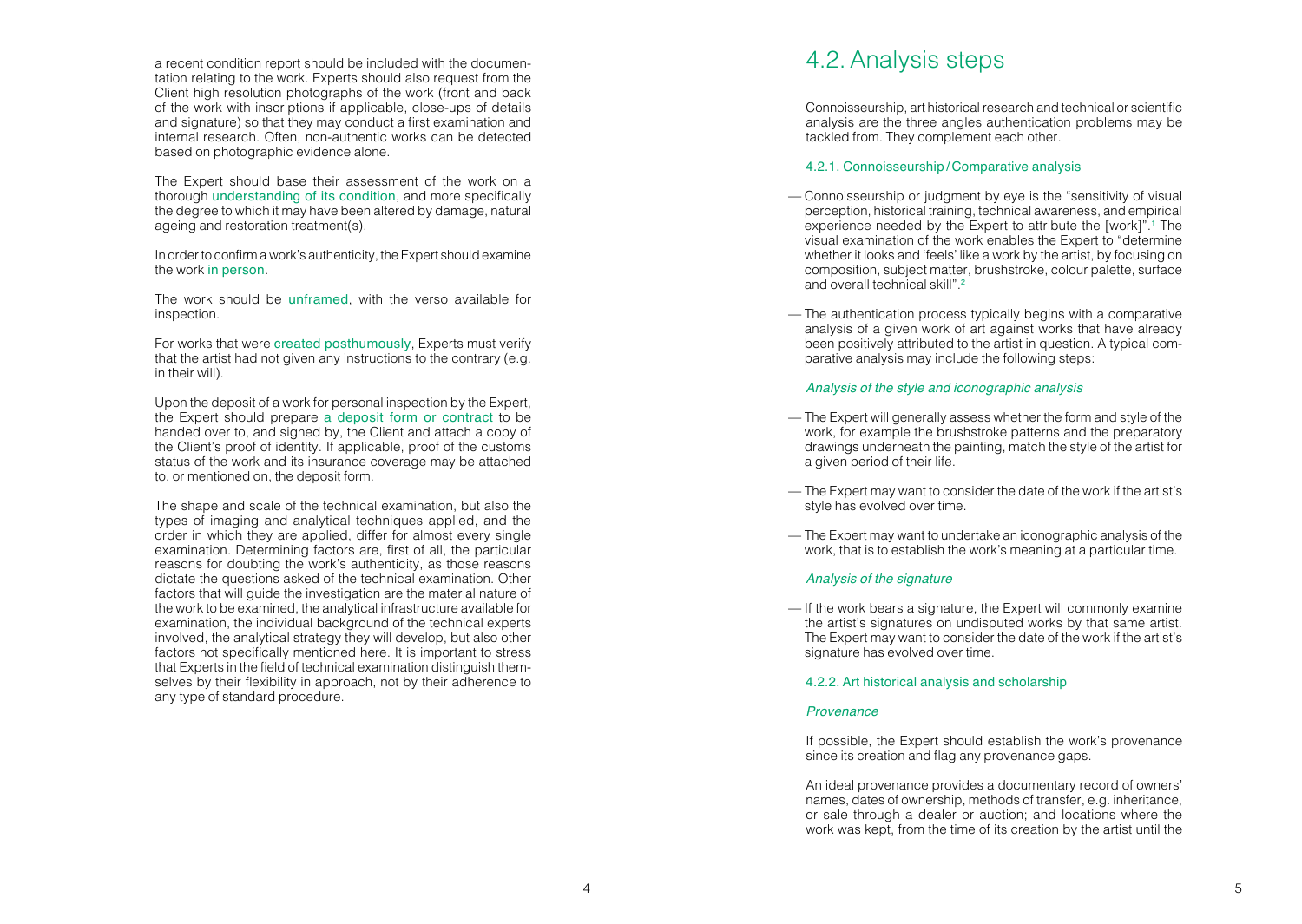present day. Unfortunately, such complete, unbroken records of ownership are rare. Thus art historical research is often required to fill the gaps in provenance.

#### *Art historical analysis and scholarship*

Art historical analysis and scholarship may entail verifying a great number of archival and scholarly resources including, but not limited to, the following:

- Artist's inventory;
- Museum or gallery archives;
- Catalogues raisonnés;
- Authoritative literature;
- Auction sale catalogues or gallery catalogues;
- Exhibition catalogues;
- Verso labels from frames and backing boards;
- Registrars' records, which generally contain information on the acquisition, loan, sale, and transport of a work of art.

Moreover, the Expert may find it useful to consult private online databases and conduct an online image search.

#### 4.2.3.Technical analysis

Within the context of authentication, the technical examination of a work aims to reveal objective information permitting conclusions about the time and circumstances of the work's creation.

A selection of both invasive and non-invasive methods that have been applied in the technical analysis of artworks and cultural heritage objects is listed in Appendix A. Although imaging techniques (non-invasive techniques) are used more often in the earlier stages of an examination and analytical techniques (mostly invasive techniques) more often in the later stages, almost all of the methods listed in Appendix A have, in the past, been used in all stages.

What follows here is an attempt to draw an approximate picture of the steps that a technical examination may involve, using the example of paintings.

#### Preparatory clarification

As a first step, a technical Expert generally carries out a preparatory clarification before accepting an examination commission. The points that the Expert should clarify may be:

- The specific reason(s) for doubting the artwork's authenticity;
- The agreed period of its assumed creation;
- The state of research on the assumed artist's technique;
- The availability of authentic artworks (as comparisons);
- Other points, depending on the case.

#### *Non-invasive examination of the work*

As a second step and depending on the information that the Experts can gather during the first step, the Expert generally establishes a (preliminary) analytical strategy. This step is often carried out once the Expert has accepted a commission, with the aim of finalising an examination strategy. It may be guided by the following goals:

- Distinguishing between original and non-original substance;
- Defining which parts of the original substance are relevant for dating;
- Detecting signs of natural and/or artificial ageing;
- Other goals, depending on the case.
	- *Developing an analytical strategy*

As a third step, the technical Expert will generally develop an analytical strategy. Possible strategies are:

- Examination of the signature: its chemical composition and/or its positioning in the stratigraphy of the surface layers;
- Sampling a (carbon containing) part of the painting and dating with AMS 14C:
- Targeted search for specific features in the painting's build-up or material composition for a comparison with the (assumed) artist's working practice;
- Targeted search for one (or several) specific material(s) representing (an) anachronism(s) to the assumed date of the creation of the work;
- Other strategies, depending on the case.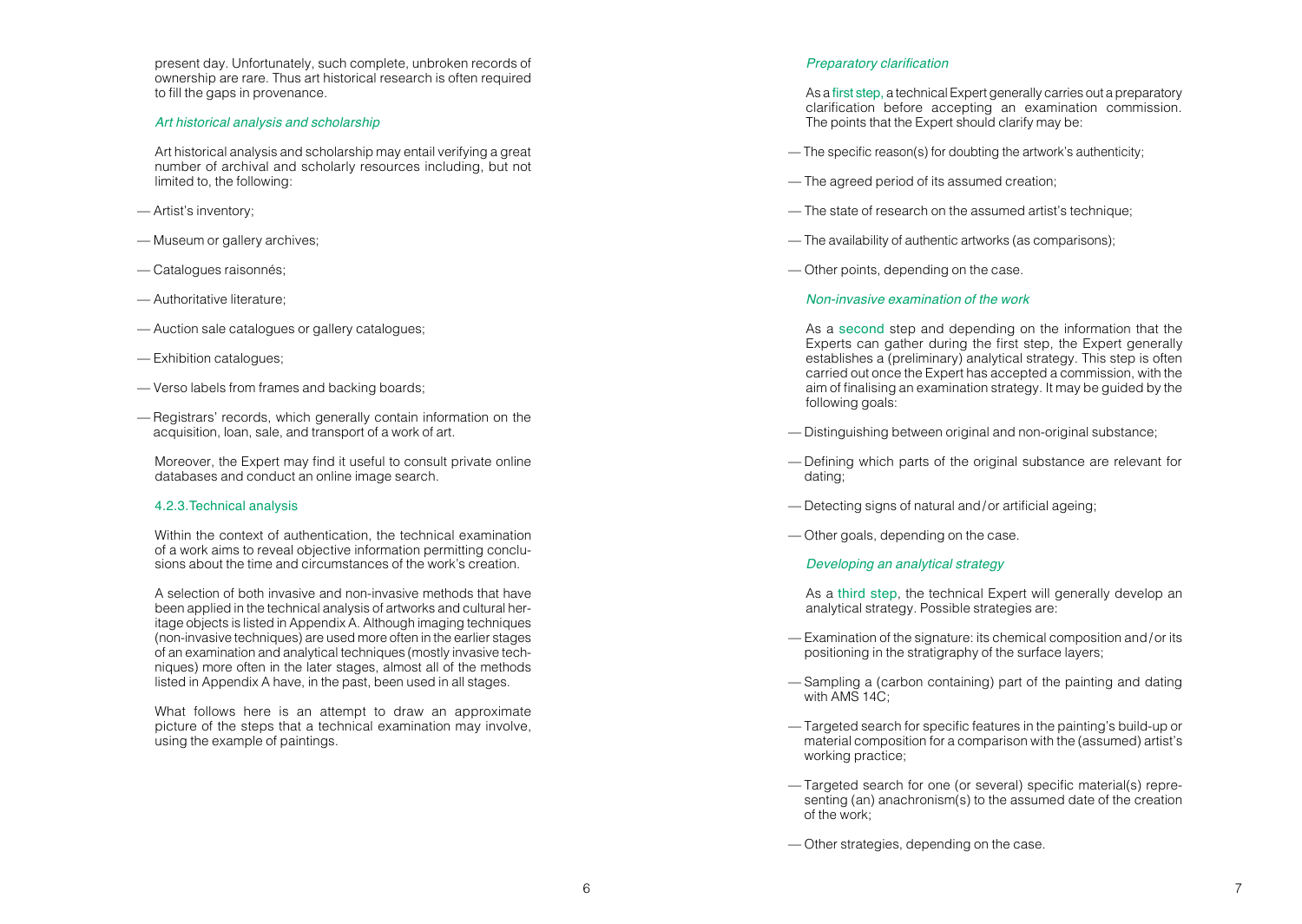#### *Examination and examination report*

The examination is implemented according to the chosen strategy but may take an unexpected direction as new information is revealed. The examination report explains the strategy that was finally used, lists the techniques, sample preparation methods and relevant results and ends with a conclusion.

#### 4.3. Result of the analysis

The Expert shall clearly state the means and results of their analysis in a written document and provide a summary of their reasoning, whether it is based on the study of the work of art in person or from a photograph.

Experts should clearly express their positive or negative opinions. If possible, Experts should explain their assessment.

A specific assessment by one Expert does not preclude other Experts from reaching differing conclusions.

The certificate of authenticity or the Expert opinion shall reproduce the description of the work such as title, year, dimensions, medium, edition number (if applicable), and a high resolution image of the work within the document. It should also bear the date and the signature of the author of the document. The Expert may want to include in their opinion the assumptions based on which they conducted their analysis, and indicate whether they were able to verify the accuracy of this information or not.

In the event that the Expert cannot reach a definitive agreement on some, or all, parts of their conclusions, they should include a statement to this effect. If information provided is not sufficient, the Expert may want to reserve their opinion. Moreover, the Expert should, if applicable, add a statement specifying that other scholars may tend towards different interpretations of the same findings, and/or reach differing conclusions, and that additional or new facts may be uncovered in the future. It should further specify clearly whether the Expert has examined the work based on seeing it in person or only on seeing it based on a photograph.

No duplicate of the original certificate shall be issued.

### 5. Remuneration and disbursements of the Expert

The Expert's remuneration should be a fixed fee owed to them for their work regardless of whether the work turns out to be authentic or not.

Any research that exceeds the scope of analysis agreed with the Client should be approved by the Client in advance, together with a notice of the additional costs that it will generate.

The fixed fee should not be a percentage of the work's value, and should be owed in addition to any expenses incurred (travel costs, etc.).

The Expert should insist on advance payment for their services and any related disbursements.

The Expert should clearly communicate their pricing structure on a written invoice.

### 6. Records

The Expert should establish an internal record of all the research they have conducted on the work, including a copy of the evidence gathered (e.g. comparative study, references to a mention in a catalogue raisonné or an exhibition catalogue or any other authoritative literature).

Experts should keep a record of all the opinions or certificates they have issued, and of the fakes and forgeries presented to them.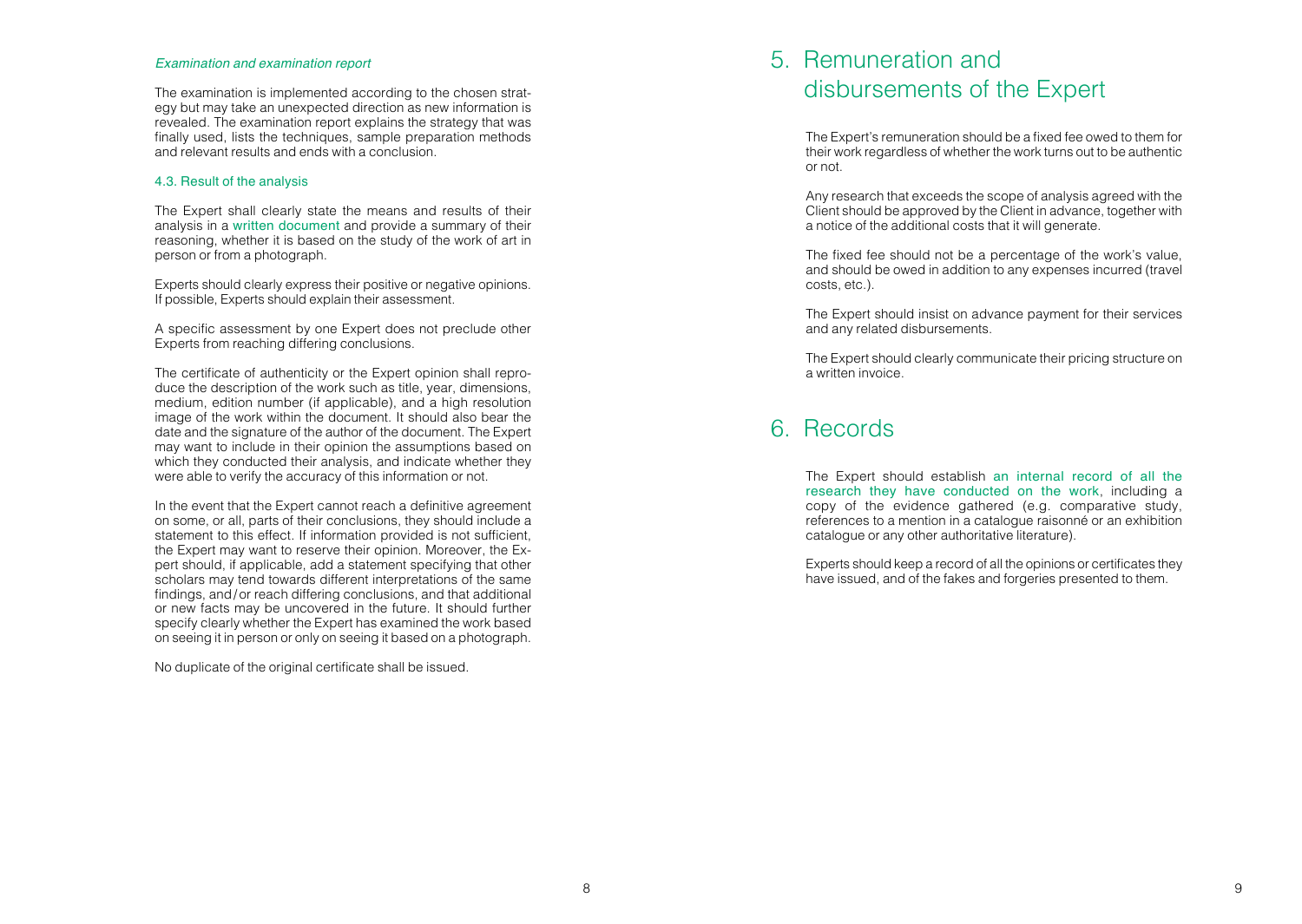### 7. Relationship between Experts and third parties

Experts should communicate with each other, if possible and if necessary.

For certain artists or different types of works of art, several Experts may be qualified, so a consensus may be required (and difficult to obtain).

The Expert should insist on being authorised to make available the results of their analysis for the scholarly research of other Experts. Authors of catalogues raisonnés are strongly encouraged to digitise their catalogues so that these can be accessed online in agreement with the publisher.

### 8. Liability of the Expert and dispute resolution

The Expert should use contracts and waivers that comply with applicable national law.

The Expert should seek an amicable resolution to any dispute that may arise in connection with their authentication services.

Appendix A: Technical analysis glossary

> A selection of imaging and analytical techniques that have been applied in all stages of the technical examination of paintings (and of other types of artworks/ cultural heritage objects)

### Imaging techniques (non-invasive)

| <b>TECHNIQUE</b>                                                                             | <b>APPI ICATION</b>                                                                                                                                                                                                                                        |
|----------------------------------------------------------------------------------------------|------------------------------------------------------------------------------------------------------------------------------------------------------------------------------------------------------------------------------------------------------------|
| Visual observations in normal light, raking<br>light and transmitted light                   | Visualisation of different aspects of paint<br>build-up, damages, previous restoration<br>interventions, etc.                                                                                                                                              |
| Large-field stereomicroscopy                                                                 | Visualisation of different aspects of paint<br>build-up, damages, previous restoration<br>interventions, etc.                                                                                                                                              |
| Examination with ultraviolet radiation:<br>UV reflectography,<br>UV fluorescence examination | Visualisation of surface structure and<br>condition, presence of coatings, optical<br>brighteners, different aspects of tech-<br>nique, previous restoration interventions,<br>etc.                                                                        |
| Examination with infrared radiation:<br>IR-reflectography,<br><b>IR-transmission</b>         | Visualisation of certain aspects of the im-<br>age composition, of modifications carried<br>out during the artist's working process, of<br>the physical structure and condition of all<br>parts of the object, damages, restoration<br>interventions, etc. |
| IR-luminescence                                                                              | Visualisation of certain aspects of the<br>material composition at the surface<br>(presence of certain pigments)                                                                                                                                           |
| X-ray                                                                                        | Visualisation of certain aspects of the im-<br>age composition, of modifications carried<br>out during the artist's working process, of<br>the physical structure and condition of all<br>parts of the object, damages, restoration<br>interventions, etc. |

1.Ronald D. Spencer, Introduction, in The Expert versus the Object – Judging Fakes and False Attributions in the Visual Arts, ed. By Ronald D. Spencer, Oxford University Press, 2004, p. xiii.

2. Anne Laure Bandle, The Sale of Misattributed Artworks and Antiques at Auction, Edward Elgar Publishing, 2016, p. 30.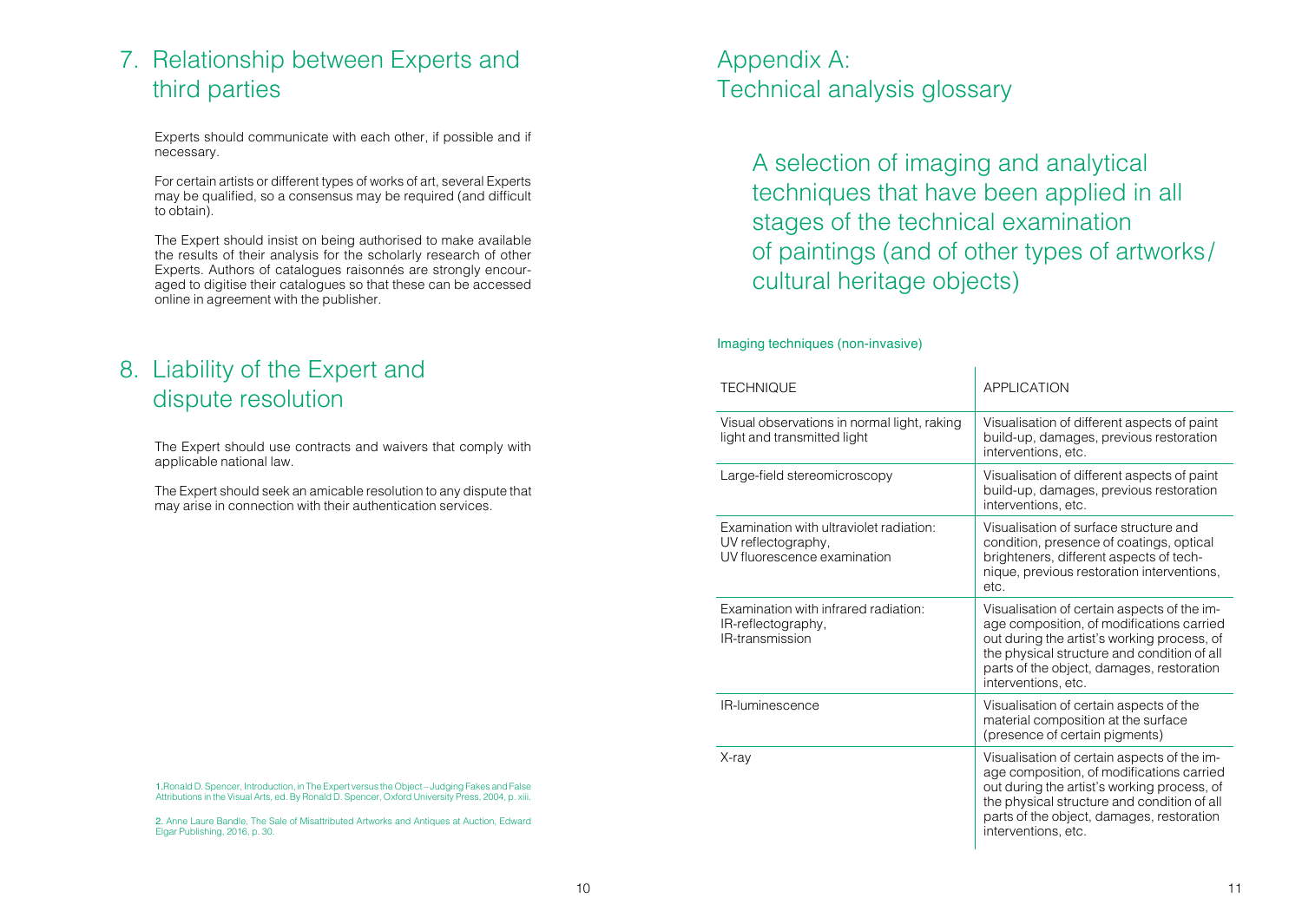### Analytical techniques (mostly invasive)

| TECHNIQUE                                                            | <b>APPLICATION</b>                                                                                                                                                                                                                     |
|----------------------------------------------------------------------|----------------------------------------------------------------------------------------------------------------------------------------------------------------------------------------------------------------------------------------|
| Micro X-ray fluorescence spectroscopy                                | This is a non-invasive technique to<br>identify the chemical elements present<br>on a surface. Identification of inorganic<br>pigments, metals and their alloys,<br>ceramics, glass etc.                                               |
| Fourier transform infrared<br>micro-spectroscopy                     | Characterisation of organic materials<br>(binding media, varnishes, adhesives,<br>synthetic fibers etc.) and inorganic<br>materials (pigments, corrosion products,<br>salts etc)                                                       |
| Fourier transform infrared<br>micro-spectroscopy, imaging mode       | Proof of spatial distribution of certain<br>colorants and binding media (in the<br>sample)                                                                                                                                             |
| Polarization microscopy                                              | Identification of pigments and fibres<br>by their optical characteristics from<br>a microsample of a few tenths of a<br>millimetre                                                                                                     |
| Raman spectroscopy                                                   | Characterisation of the molecular<br>structure of various organic and inor-<br>ganic materials. This method is useful for<br>identifying modern                                                                                        |
| Gas chromatography-mass<br>spectrometry                              | This technique is used to separate<br>organic mixtures such as oils, synthetic<br>and natural resins, waxes, proteins, plant<br>gums. This will help the characterisation<br>of the individual components.                             |
| Scanning electron microscopy with, and<br>without, variable pressure | Provides information about the surface<br>topography and the chemical composition<br>of a sample or a small object.<br>This technique is often used to detect the<br>characterization of different paint layers<br>in a cross section. |
| High pressure liquid chromatography                                  | This technique is used to separate,<br>identify, and quantify each component of<br>an organic mixture, in particular binders<br>and colorants.                                                                                         |
| Radiocarbon dating using accelerated<br>mass spectrometry (AMS 14C)  | This technique is used to measure the<br>concentration of the isotope Carbon-14 in<br>objects containing organic material such<br>as paper, wood, fibres, ivory, etc.                                                                  |